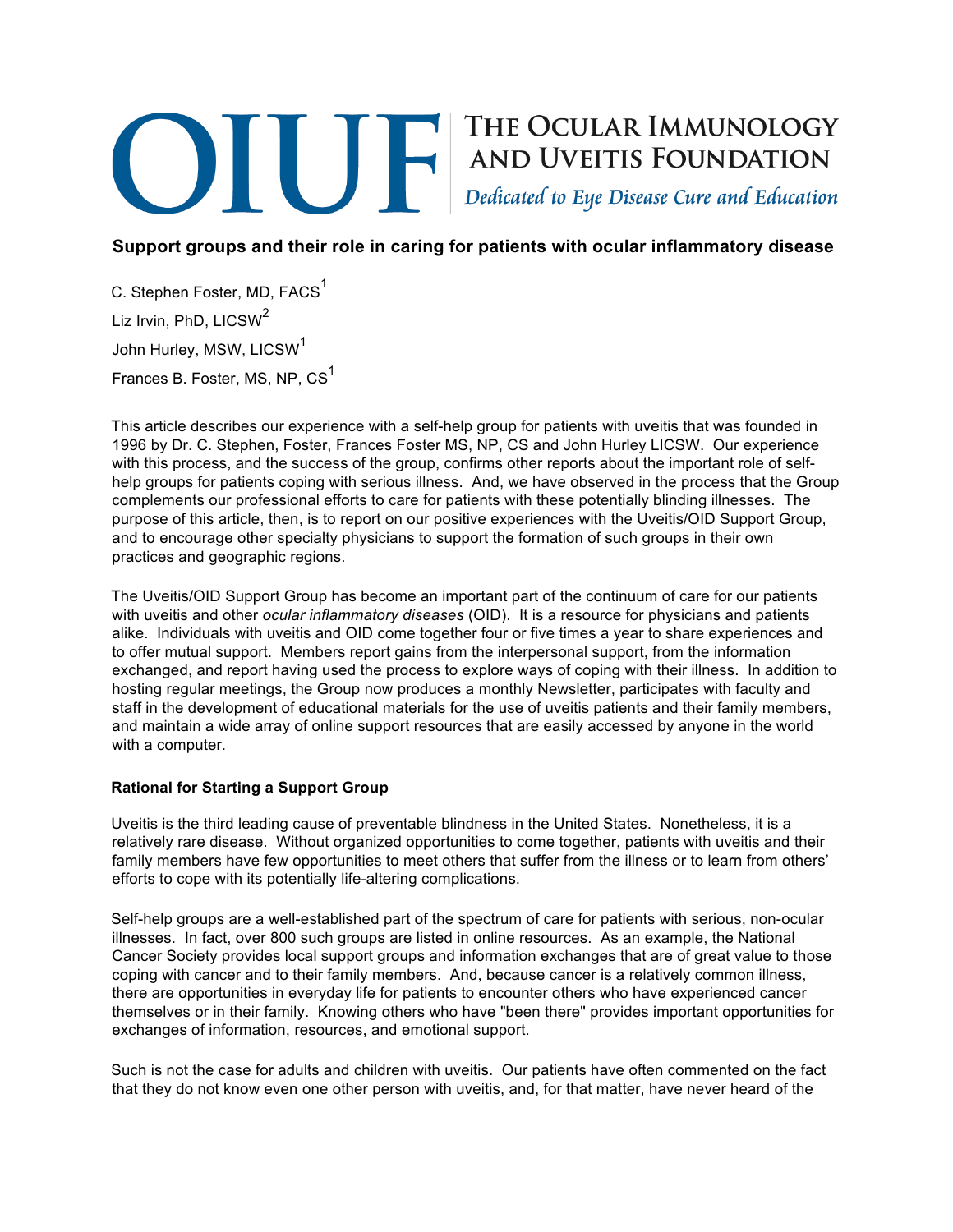disease. The title of the most recent educational topic sponsored by the Support Group gets this point across nicely: "I Have Inflammation WHERE?" As the potentially blinding implications of chronic uveitis and ocular inflammatory disease become apparent to patients with severe forms of the illness, and to their family members, anxiety can mount, along with a sense of isolation, anger, and fear. Ophthalmologists are all too familiar with the despair and worry of their patients in this regard, and few have resources for referral of these situations.

We strongly advocate that physicians facilitate the development of a self-help support group for their uveitis patients and for the parents of children with ocular inflammatory disease. A parent of one of my pediatric uveitis patients put it this way in a note to the support group . . . "often, as we (parent and child) are waiting so see Dr. Foster, we see the same people all the time because we are all on that '6 week schedule. So, we have become friends and share stories. It is very helpful. I find that stories on the personal level are equally as important as knowing the medical impact that uveitis will have ö"

### **Getting Started**

The Uveitis (USG)/OID support group formed primarily because of the efforts of a patient (also a nurse) who had been treated for uveitis since childhood. She engaged me (CSF), and a member of the Social Work staff of the Mass Eye and Ear Infirmary (JH), in a discussion about starting a support group and was very persuasive in her views. It was apparent that, for this effort to be successful, the I would need to lend its support for all of the reasons explicated above. I agreed to be the Faculty Sponsor/medical advisor for the group. In this role, I provided encouragement, support, referrals, and modest financial support for operational/startup costs. Mostly, I cheered and admired their efforts and believed in the potential of such a group. John Hurley, a member of the Social Service staff, provided instrumental support and guidance. We received training about conducting a support group from members of a local chapter of the American Cancer Society and later were able to train patient representatives as co-leaders.

Although a support group could conceivably exist without institutional or physician support (indeed, there is a proliferation of same online), our motivation was to provide opportunities for information and supportive exchanges between our patients primarily. Over time the group has opened itself to others out of a sense of generous support to all patients with uveitis, and the group now has members from all over New England.

### **Benefits**

A self-help group is made up of people who feel they have a common problem, experience or situation and have joined together to do something about it. Our experience is similar to others who report that such groups are a powerful and constructive means for patients to help themselves and help each other. We do not know of the experiences of other in-person Uveitis/OID support groups that may have formed. But, based on our four years of experience now with the Uveitis/OID support group, we believe that such activities directly contribute to our patients' ability to cope with these illnesses, and improve their capacity to participate in their own care. And, we concur with Silvermanÿs observation (1995) that being involved in a reciprocal helping exchange with others promotes compassion, cooperation and a sense of community (Self-Help Sourcebook, 1995).

### **Role of the Physician-Sponsor**

In my view, the role of a physician-sponsor is, primarily, to enable the Group to do the things that the group members view as their main raison d'etre: in the case of our group, mutual support and information exchange. As a practical matter, we provide a place for the group to meet, financial support for materials and refreshments, a page on our WEB site to post and report group activities and to distribute valuable information about uveitis and related disorders. The Massachusetts Eye Research and Surgery Institution (MERSI) supplies a steady source of speaker resources for education on the matter of uveitis and ocular